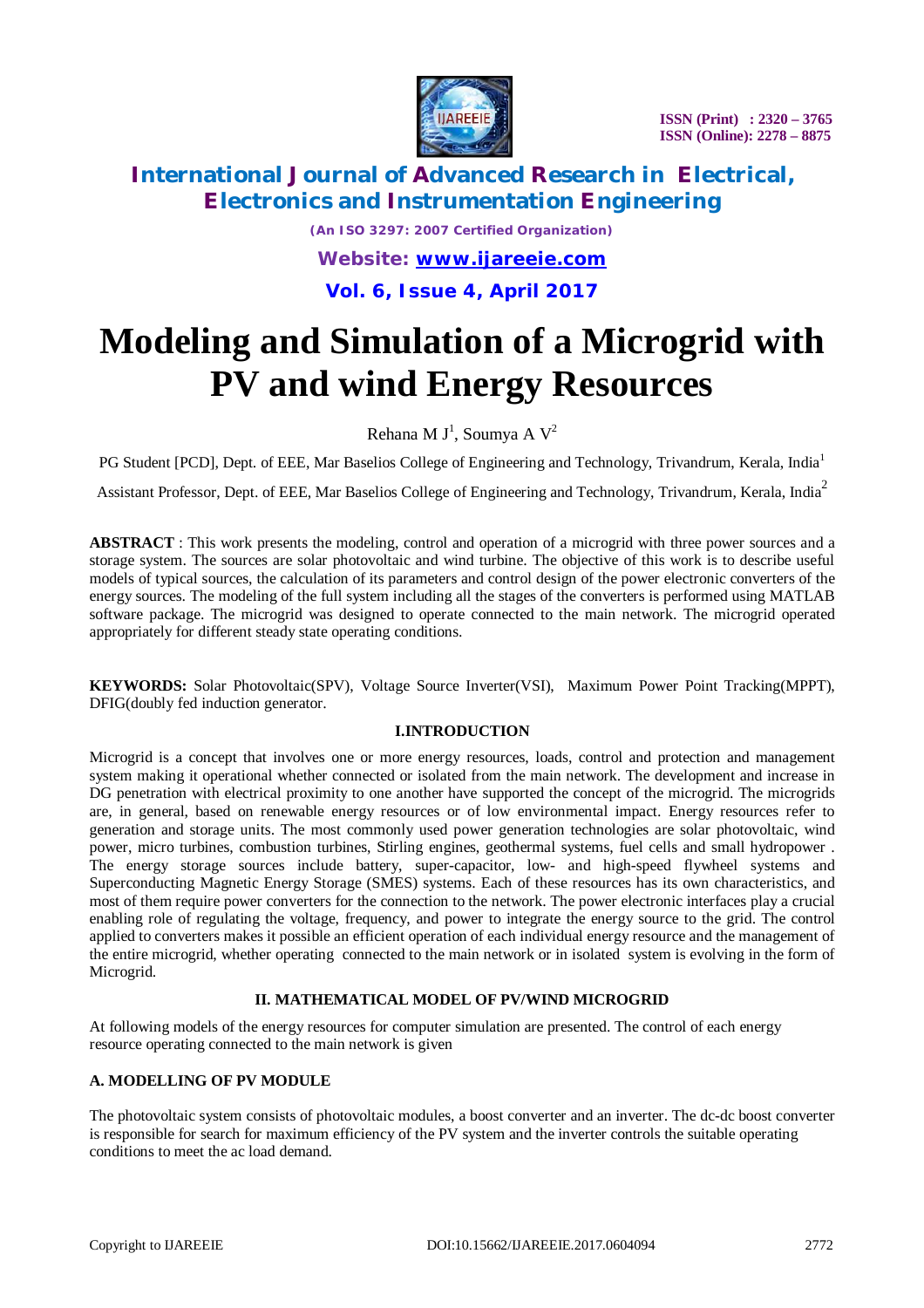

## **International Journal of Advanced Research in Electrical, Electronics and Instrumentation Engineering**

*(An ISO 3297: 2007 Certified Organization)*

*Website: [www.ijareeie.com](http://www.ijareeie.com)*

### **Vol. 6, Issue 4, April 2017**

1) PV Array: The PV cell is represented by a controlled current source with equivalent circuit as shown in Fig.1.



Fig.1 Equivalent Circuit of Solar Cell

A solar cell can be represented by a current source parallel with a diode, ahighresistanceandserieswithasmall resistance. Figure 1 shows the equivalent circuit of a solar cell.

The output current-voltage characteristic of a PV panel is expressed by equation (1), where  $n<sub>n</sub>$ and  $n<sub>s</sub>$ are the number of solar cells in parallel and series respectively.

$$
I = n_{p} I_{PH} - n_{p} I_{O} (e^{\frac{q(V - IRs)}{AKTns}} - 1)
$$
(1)  

$$
I_{PH} = [I_{SC} + K_{i}(T - T_{ref})] \frac{B}{1000}
$$
(2)

I is the load current,  $I_{PH}$  /  $I_L$  is the photocurrent ,  $I_S$  /  $I_O$  is the diode current , q is the electron charge , V is the terminal voltage of the cell, N is the diode ideality factor, K is the Boltzmann constant, T is the cell temperature,  $R_s$  and  $R_{\text{SH}}$  is the series and shunt resistance respectively. Where Isc is the short circuit current of the PV cell, T is the current atmospheric temperature and  $T_{ref}$  is the temperature at nominal condition (25oC and 1000W/m2), G is the current irradiancelevel. Maximum power capacity of array is 7 kW to drive a 6 kW pump. A 250 W PV module is simulated and the modules are connected in series and parallel to attain a 7 kW PV array. Table I shows the parameters of the pv module.

| <b>TABLE I</b>                  |        |  |  |  |
|---------------------------------|--------|--|--|--|
| PV MODULE PARAMETERS            |        |  |  |  |
| ELECTRICAL PARAMETERS           | VALUE  |  |  |  |
| Maximum Power $(P_{max})$       | 250 W  |  |  |  |
| Open Circuit Voltage $(V_{OC})$ | 37.6 A |  |  |  |
| Short Circuit Current $(ISC)$   | 8.66 A |  |  |  |
| Number of Series Cells $(N_s)$  | 60     |  |  |  |

We make use of maximum power point techniques to utilize the trapped power from the available power from the sun. The implementation of technique can be done on the dc-dc converter to change its duty ratio, so as to obtain the required voltage at the output of converters. Of the different MPPT techniques, beta method is used here. Beta is a variable used to find the intermediate value between current and voltage. Beta is calculated by using the following equation.

ln (Ipv /Vpv) – C. Vpv = ln (I0.C) = 
$$
\beta
$$
 (3)

Where Ipv denotes panel output current, Vpv denotes panel output voltage. C denotes conductance, is calculated by using

$$
C=q/(\eta K T N s) \tag{4}
$$

Where q denotes the electron charge (charge carried out by single electron or photon 1.602176565<sup>(35)</sup>  $X 10^{-19}$  coulombs),  $\eta$  denotes the quality factor of the junction panel, K denotes the Boltzmann constant  $(1.380648813x 10<sup>-23</sup> J/K)$ , T represent the temperature, and NS represent number of cells in series. It may be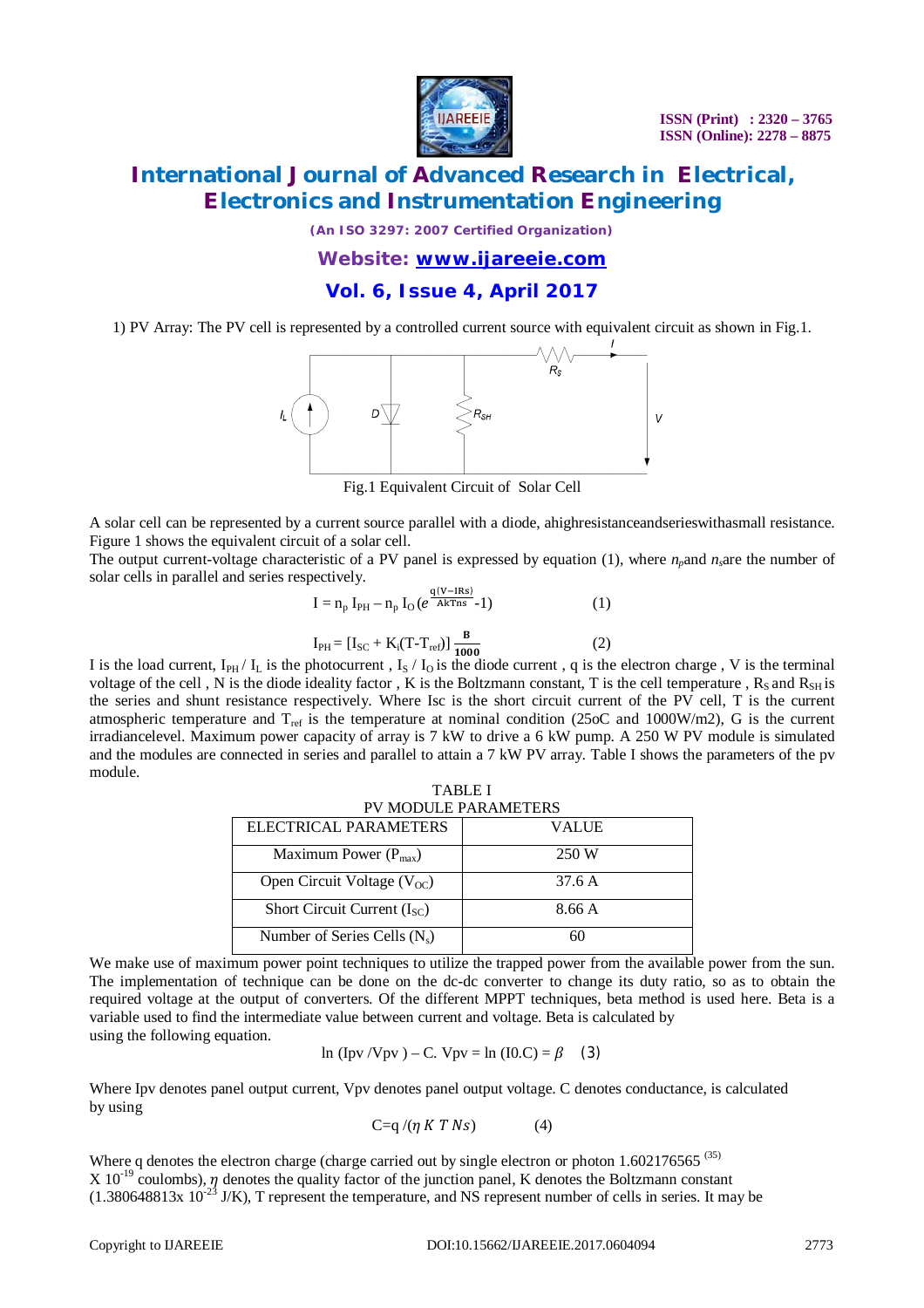

# **International Journal of Advanced Research in Electrical, Electronics and Instrumentation Engineering**

*(An ISO 3297: 2007 Certified Organization)*

#### *Website: [www.ijareeie.com](http://www.ijareeie.com)*

### **Vol. 6, Issue 4, April 2017**

noted that  $\beta$  is independent of insolation but depends on temperature

The method senses voltage and current of the PV panel. The initial step of the algorithm is to reading the output voltage (Vpv) and current (Ipv) measured from Photovoltaic panel. After getting the value Vpv and Ipv the  $\beta$  value is calculated. Check  $\beta$  value is in steady state or not. If  $\beta$  is in the steady state, then  $\beta$  is checked whether it is within range of steady state or not. if  $\beta$  in that range then it is switched to Hill climbing or other methods. After that same process repeated again from the initial state. If the  $\beta$  is not in steady state, it starts processing from initial steps. If the  $\beta$ a is not in the steady state range and then error value is calculated.  $\beta g$ , the value of  $\beta$  corresponding to the most probable array temperature is used as the guiding value.

The steady state value is calculated by a fixed temperature, the difference in the magnitude value of  $\beta$  at maximum power point lies smaller, from that  $\beta$  Min and  $\beta$  Max ranges are fixed. Smaller changes irradiation level made changes in wide range.  $\beta$  Max is taken from maximum irradiation in maximum temperature.  $\beta$  Min is taken in minimum irradiation and in minimum temperature. Both values  $\beta$  Min and  $\beta$  Max calculated at maximum power point. Error values are calculated from the difference between  $\beta$  g and  $\beta$  a. From that new duty is calculated, by summing the old duty cycle with the product of error and Boltzmann constant.



#### **B.WIND POWER SYSTEM**

The wind power source is based on a three-phase doublyfed induction generator (DFIG). The DFIG stator is directly connected to the low-voltage side of the transformer, so it must have a steady output voltage and frequency. The rotor is connected to the microgrid through a back-to-back converter that comprises a rotor-side converter (RSC), a grid-side converter (GSC) with an intermediate dc voltage link. By controlling the converters in both sides, the DFIG can capture maximum energy from the wind with high efficiency. The traditional control method of DFIG is based on stator field orientation. In the stator flux oriented control (FOC) the d-q frame rotates at synchronous speed and is aligned to the synchronously rotating reference frame such that the stator flux is aligned with the d-axis and the stator voltage vector with the q-axis as represented in Fig.3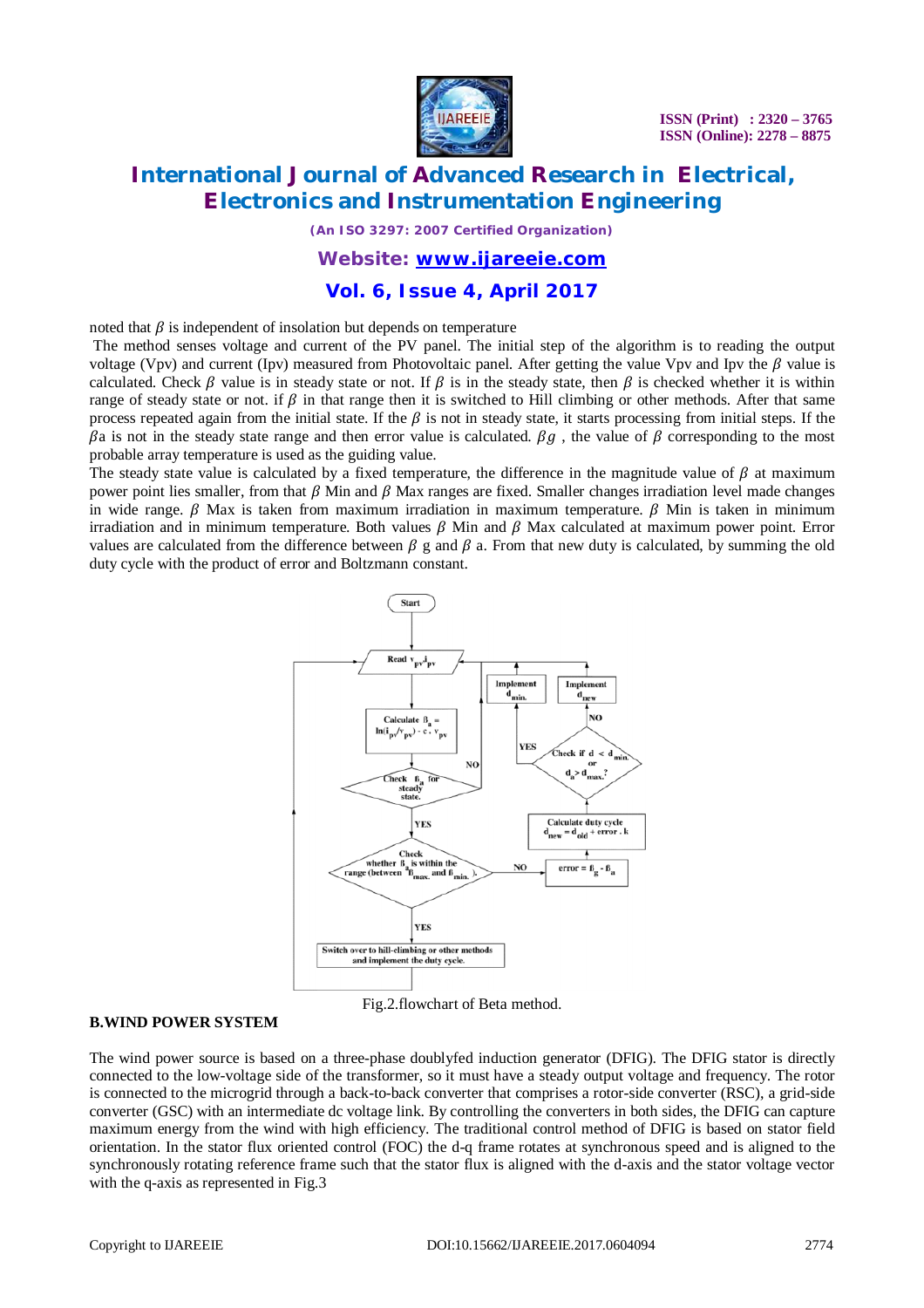

# **International Journal of Advanced Research in Electrical, Electronics and Instrumentation Engineering**

*(An ISO 3297: 2007 Certified Organization)*

*Website: [www.ijareeie.com](http://www.ijareeie.com)*

### **Vol. 6, Issue 4, April 2017**





The mathematical model of the DFIG is written in (5)- (8), which considers the generator's variables in the d-q synchronous reference frame

$$
V_{ds} = R_s i_{ds} - \omega_s \lambda_{qs} + L_{ls} \frac{d(ids)}{dt} + L_m \frac{d(ids + idr)}{dt}
$$
(5)  
\n
$$
V_{qs} = R_s i_{qs} - \omega_s \lambda_{ds} + L_{ls} \frac{d(iqs)}{dt} + L_m \frac{d(iqs + iqr)}{dt}
$$
(6)  
\n
$$
V_{dr} = R_r i_{dr} - (\omega_s - \omega_r) \lambda_{qr} + L_{lr} \frac{d(idr)}{dt} + L_m \frac{d(ids + idr)}{dt}
$$
(7)  
\n
$$
V_{qr} = R_r i_{dr} - (\omega_s - \omega_r) \lambda_{dr} + L_{lr} \frac{d(iqr)}{dt} + L_m \frac{d(iqr + iqs)}{dt}
$$
(8)

 $\,dt$ where the sub index ds and qs refer to either voltage, current or flux stator related variables in the d- and q-axis, respectively, the sub index dr and qr refer to either voltage, current or flux rotor related variables in the d- and q axis, respectively, Rs is the stator resistance, Rr is the rotor resistance, Lls , Llr and Lm are the stator, rotor dispersed and magnetizing inductance, respectively, ωs is the synchronous speed of the rotating magnetic field and ωr is the rotor angular velocity.

The electromagnetic torque and the active and reactive power at the stator windings can be calculated by:

$$
T_e = \frac{3}{2} p \frac{lm}{Ls} \lambda_{ds} i_{rq}
$$
 (9)

$$
P_s = \frac{3}{2} (V_{ds} i_{ds} + V_{qs} i_{qs}) = \frac{3}{2} (V_{qs} i_{qs})
$$
 (10)

$$
Q_s = \frac{3}{2} (V_{qs} i_{ds} - V_{ds} i_{qs}) = \frac{3}{2} (V_{qs} i_{qs})
$$
 (11)

where p is the machine number of pairs of poles and Ls is the proper inductance of the stator. Therefore, considering the magnetic flux constant and controlling the quadrature component of the rotor current, the electromagnetic torque of DFIG is controlled. Making use of the same torque control strategy, one can control the flow of active and reactive powers of stator through the converter on the side of the machine.

The block diagram of the control of the RSC is shown in fig4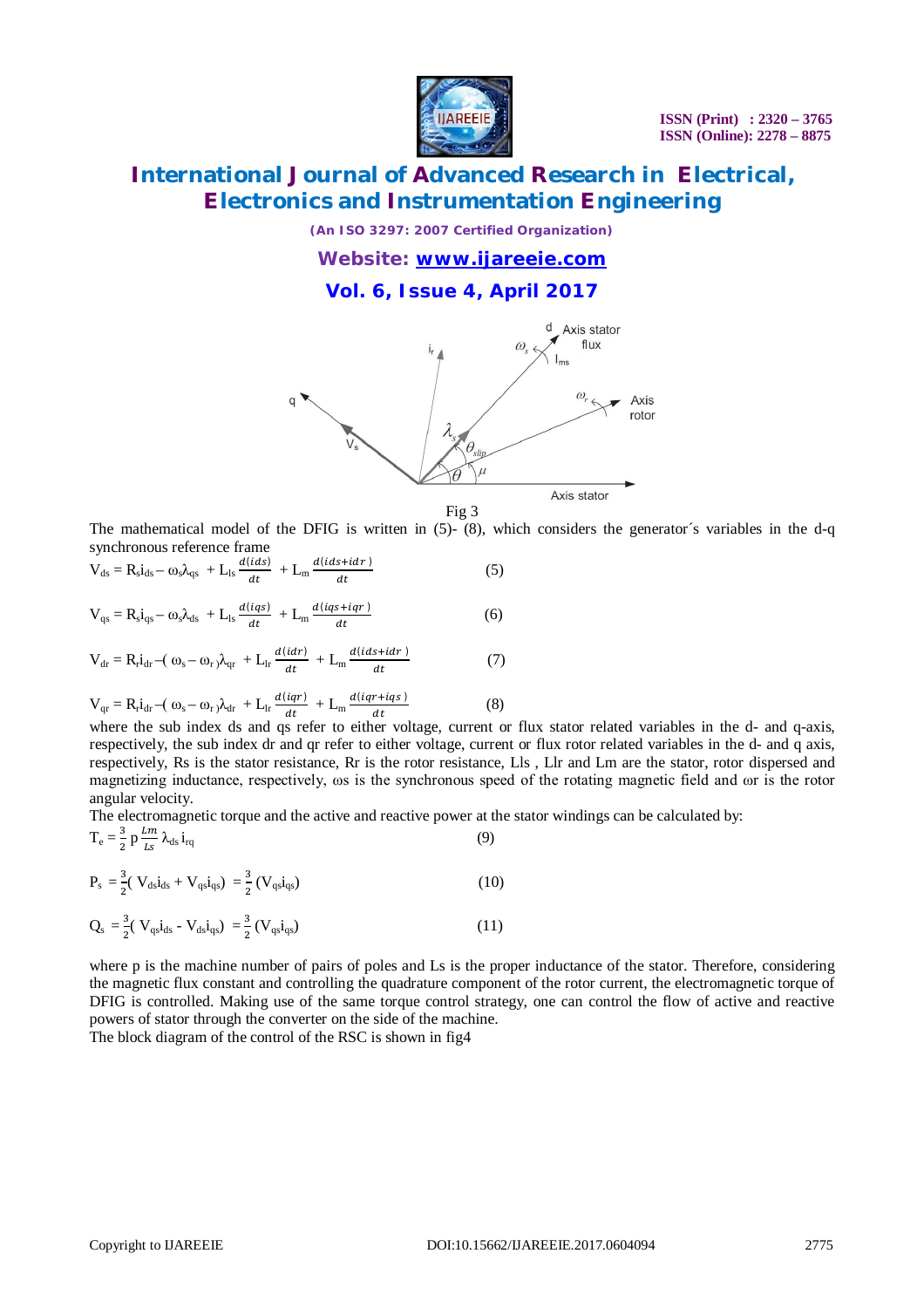

# **International Journal of Advanced Research in Electrical, Electronics and Instrumentation Engineering**

*(An ISO 3297: 2007 Certified Organization)*

*Website: [www.ijareeie.com](http://www.ijareeie.com)*

### **Vol. 6, Issue 4, April 2017**



Fig. 4. Control diagram of the rotor-side converter.

The GSC converter is an inverter connected to the electric network whose main function is to keep the DC bus voltage independent of the direction of flow of power through the rotor [14]. Different from the RSC control, the stator voltage on the grid-side converter control is aligned with the d-axis. The equations that will set the GSC converter are defined in (12)-(13).

$$
V_{ds} = V_s = R_f i_{fd} + L_f (di_{fd}/ dt) - \omega_g L_f i_{fq} + v_d
$$
\n(12)

$$
V_{qs} = 0 = R_f i_{fq} + L_f (di_{fq} / dt) - \omega_g L_f i_{fd} + v_q
$$
 (13)

where Rf and Lf are the resistance and inductance of output filter of GSC,  $\omega_{g}$  is the angular frequency of the network,  $i_{fd}$  and  $i_{fq}$  are the current d-q components that flows through the filter, and finally,  $v_d$  and  $v_q$  are the voltage components at the inverter output.

Using equation of active power of the GSC and active power in the DC link shown in (14), it should be noted that the voltage on the capacitor can be controlled through the filter d-axis current.

Conversely, the q-axis current controls the reactive power that the GSC processes (15); setting the ifq reference to zero when in steady state regime the power factor of the converter is unity.

| $V_{cc}I_{cc} = 3/2 (V_{ds} i_{fd})$ | $\sim$ |  | (14) |
|--------------------------------------|--------|--|------|
|                                      |        |  |      |

$$
Q_{\rm r} = 3/2 \left( V_{\rm ds} \, i_{\rm fq} \right) \tag{15}
$$

The block diagram of the GSC control is shown in Fig. 11.The wind turbine designed to the generator 12.8kVA/10kW was modeled according to [15].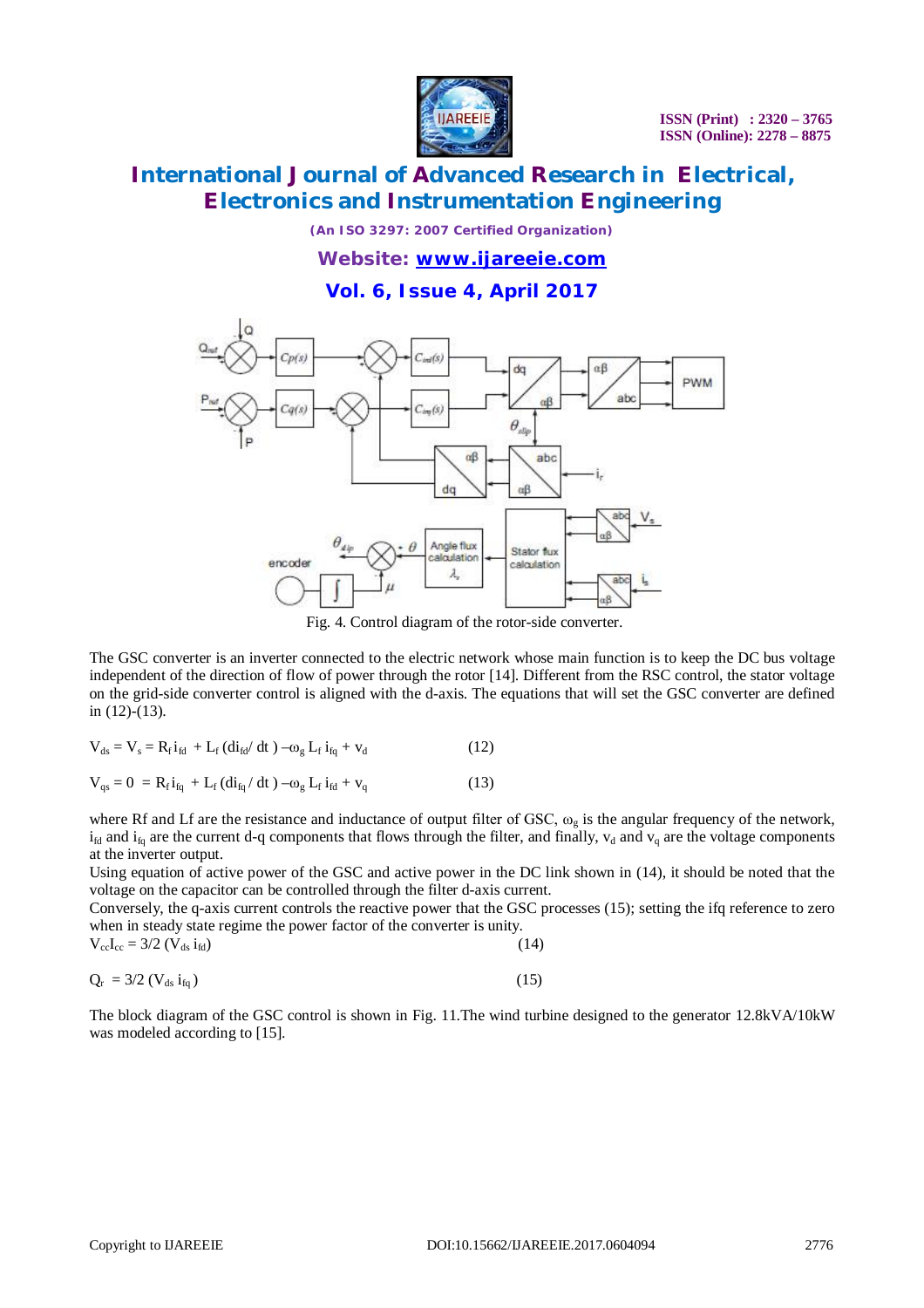

# **International Journal of Advanced Research in Electrical, Electronics and Instrumentation Engineering**

*(An ISO 3297: 2007 Certified Organization)*

*Website: [www.ijareeie.com](http://www.ijareeie.com)*

### **Vol. 6, Issue 4, April 2017**



Fig. 5. Control diagram of the grid-side converter.

#### **III. RESULT AND DISCUSSION**

The modelling of proposed system with compensation capacitor is carried out inMATLAB/SIMULINK. The simulation is carried out for an irradiance of  $1000 \text{ W/m}^2$  and a wind speed of  $12 \text{m/s}$ . The P-V are plotted for the standard test condition at an irradiation level of 1000 W/ m2 and temperature of 298K. The maximum peak point of the P-V curve gives the maximum power obtained from the PV module and it is 250W.



VOLTAGE

Fig.6. P-V curve at standard test condition of 1000 W/ and 298K



Fig 7 .Current and voltage waveform PV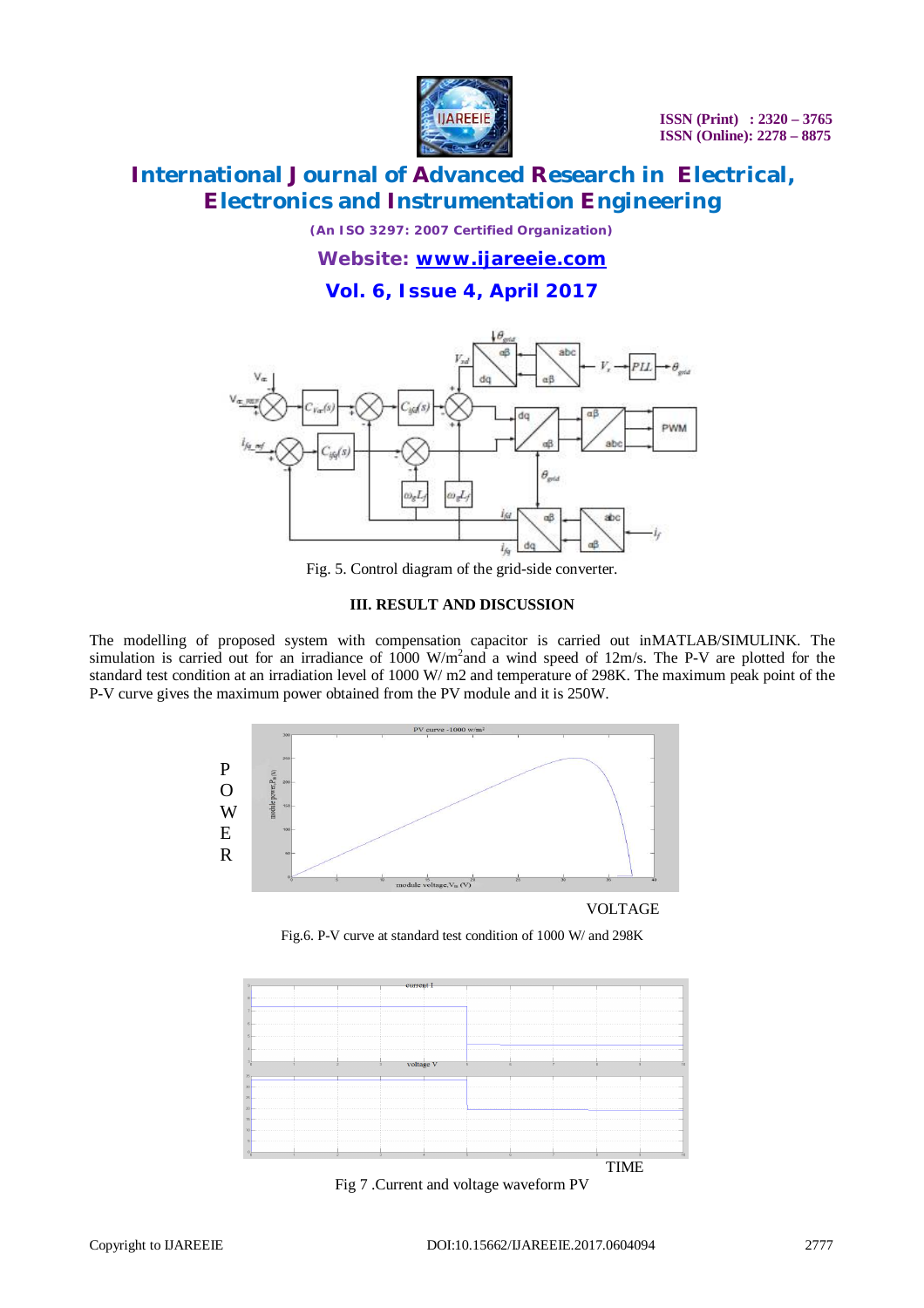

# **International Journal of Advanced Research in Electrical, Electronics and Instrumentation Engineering**

*(An ISO 3297: 2007 Certified Organization)*

### *Website: [www.ijareeie.com](http://www.ijareeie.com)*

### **Vol. 6, Issue 4, April 2017**

Fig 7 shows the current and voltage waveform with time in x-axis with a step input of irrandiance  $1000W/m<sup>2</sup>$  and at 5 seconds irradiance of  $500W/m^2$  is applied.

A boost converter is modeled using the equations. The values used for inductor and capacitor in the converter are L=  $5\mu$ H and C = 840  $\mu$ F and switching frequency is 5 kHz. The switching pulses to the boost converter are provided by the MPP algorithm. Fig.8 shows the output voltage waveform of boost converter at different irradiation levels  $500 W/$ , 1000 W/ respectively



Time

Fig. 8 Output voltage waveform of boost converter at irradiation level of



Fig 9 .Stator input voltage of DFIG with wind speed 12 m/s

Fig 9 shows the stator input voltage waveform of doubly fed induction generator for a input of wind speed 12 m/s.the input voltage is 415 v magnitude.



Fig.10 rotor voltage of DFIG with constant wind speed 12m/s.

Fig 10 shows the rotor side voltage of DFIG which is of 200 V in magnitude.

Fig.11 shows the Simulink model of grid control. The grid control circuit mainly consists of DC regulator, ABC to dq conversion, Current regulator and reference generator. The output of the control circuit is a reference sine wave. This reference wave is then compared with the carrier wave to produce the pulses to the three phase inverter. Fig. 12 shows the output voltage waveform of three phase inverter .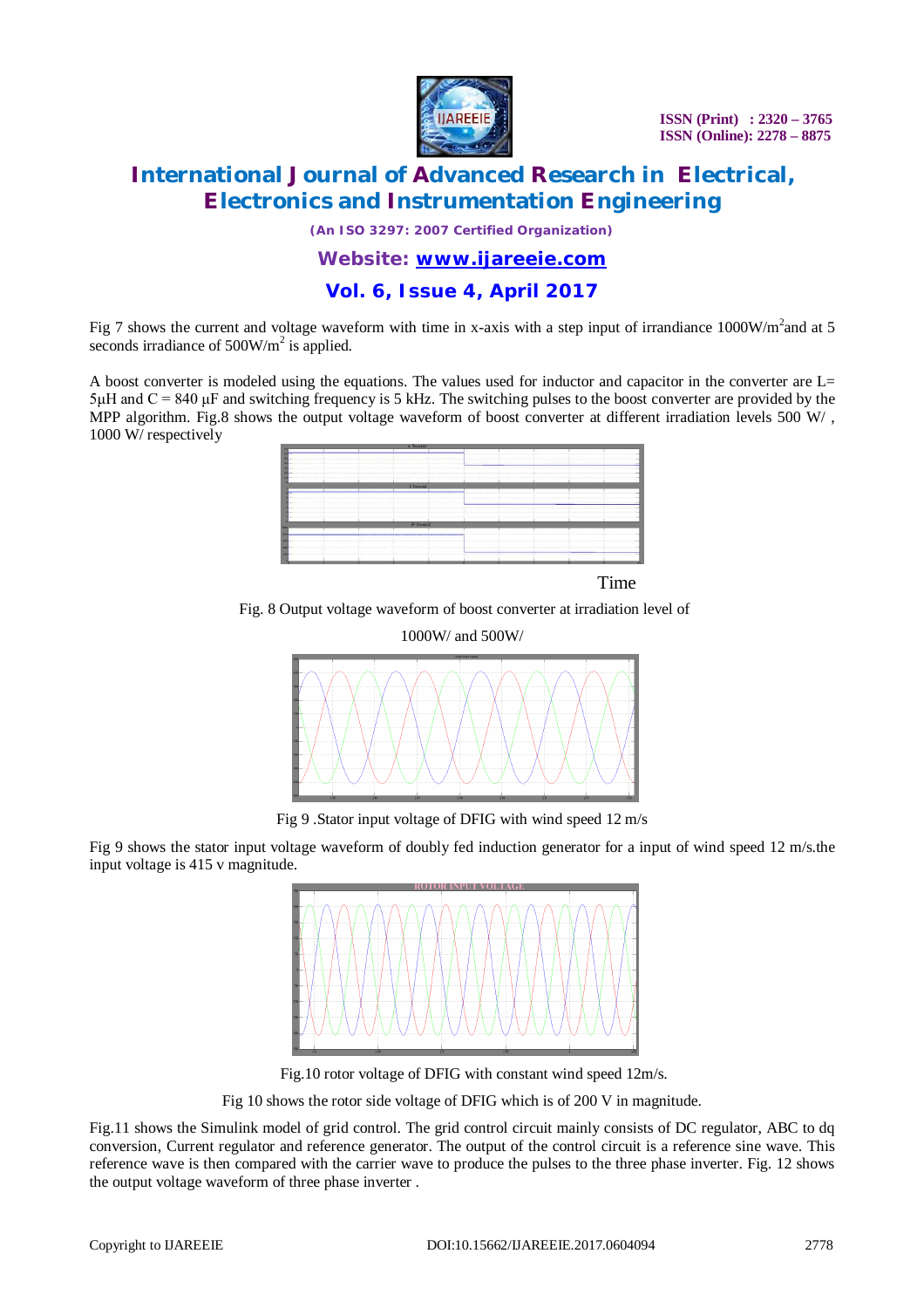

# **International Journal of Advanced Research in Electrical, Electronics and Instrumentation Engineering**

*(An ISO 3297: 2007 Certified Organization)*

### *Website: [www.ijareeie.com](http://www.ijareeie.com)*

**Vol. 6, Issue 4, April 2017**



Fig :11 grid control of microgrid



Fig 12. Inverter waveform for a microgrid

Fig 12 shows the inverter line voltage waveform for the microgrid with 280V amplitude



Fig.13.voltage and current waveform of the micro grid

Figure 13 shows the votage and current waveform at grid which is of 440 rms V and 15 A. The power at grid is of 7

KW